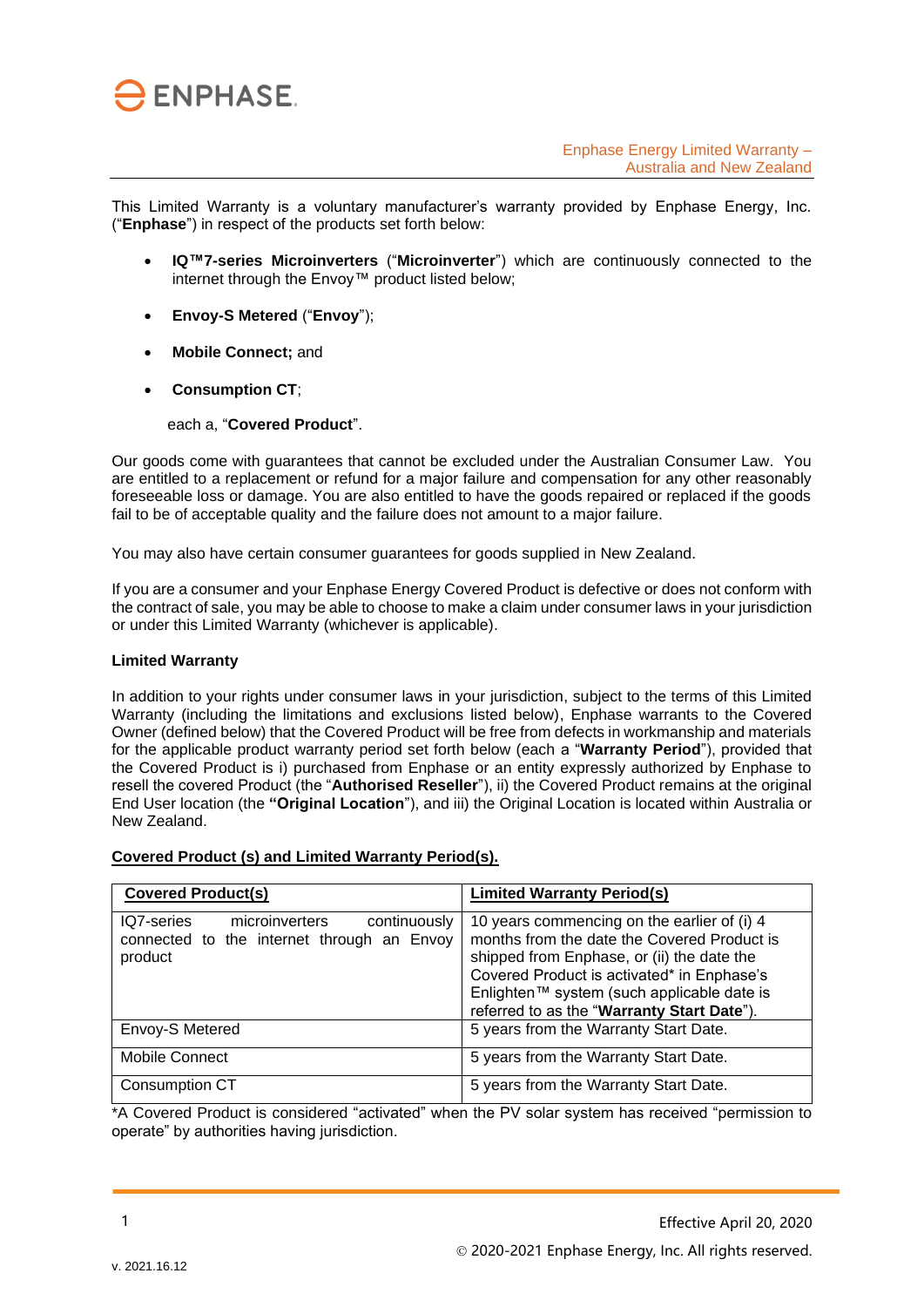If Enphase repairs or replaces a Covered Product, the Limited Warranty will continue on the repaired or replacement product until the later of (i) the end of the original Limited Warranty Period as set in the table above or (ii) 90 days from the date of receiving the repaired or replacement product, as long as the repaired or replacement product is installed (and where the repaired or replacement product is a microinverter, connected to the internet through an Envoy) within 45 consecutive days from the date on which you receive the repaired or replacement product and remains continuously connected to the internet thereafter.

This Limited Warranty is given only to the end user who acquired and put the Covered Product into use for the first time (the "**End User**") or to a subsequent end user (the "**Transferee**") (each of the End User or Transferee being a "**Covered Owner**") as long as (i) the Covered Product remains at the original location and (ii) the Transferee submits to Enphase a "**Change of Ownership Form**" and pays the applicable fee (the "**Transfer Fee**") within 30 days from the date of transfer to the Transferee (each of the End User or Transferee being a "**Covered Owner**"). This submission is a requirement for continued coverage under this Limited Warranty. The Transfer Fee is set out in the Change of Ownership Form and is subject to reasonable adjustment from time to time (as determined at Enphase's discretion). The Change of Ownership Form and payment instructions are available at [http://www.enphase.com/warranty.](http://www.enphase.com/warranty)

A claim under the Limited Warranty must be submitted by following the procedures set out in Paragraph 3 below (RMA Process).

This Limited Warranty is subject to certain limitations and exclusions, which are also described below.

- 1. Warranty Exclusions.
	- i. This Limited Warranty will not apply in the following circumstances:
		- a) if the Covered Product is not registered with Enphase and (where the Covered Product is a microinverter) connected to the internet through an Envoy product (as described in the Installation and Operation Manual found at www.enphase.com) within 45 consecutive days following the Warranty Start Date and remains continuously connected to the internet thereafter;
		- b) if the Covered Product is not installed, operated, handled, or used in accordance with the Quick Install Guide (provided with the Covered Product) or Installation and Operation Manual or under conditions for which the Covered Product was not designed;
		- c) if the defect arises after the expiration of the Warranty Period;
		- d) if the Covered Product has been altered, modified or repaired (unless such alteration, modification or repair is made by Enphase or a third party acting on its behalf);
		- e) If the Covered Product has been misused, neglected, tampered with or otherwise damaged;
		- f) If the Covered Product has been used used in an unsuitable environment, or in a manner contrary to the Installation and Operation Manual, or otherwise than in accordance with applicable laws or regulations;
		- g) if the Covered Product has been subjected to fire, water, generalized corrosion, biological infestations, acts of nature, or input voltage that creates operating conditions beyond the maximum or minimum limits listed in the Covered Product specifications set out in the Installation and Operation Manual, including high input voltage from generators or lightning strikes;
		- h) if the defect has been caused by another component of the attached solar system not manufactured by Enphase;

2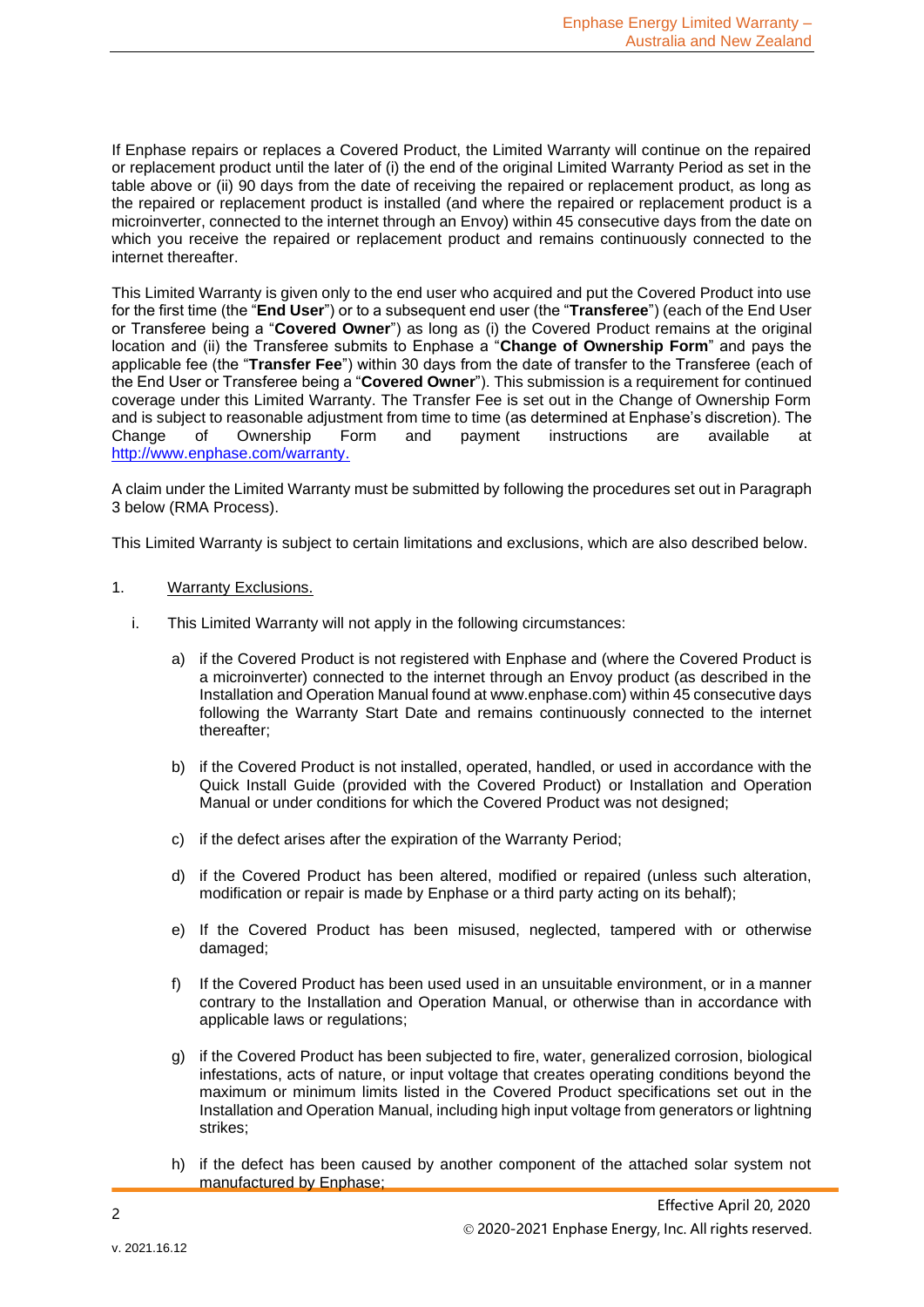- i) if the original identification markings (including trademark or serial number) of the Covered Product have been defaced, altered, or removed;
- j) if the Grid Profile (utility approved operating parameters) of a Microinverter has been altered, and such alteration causes the product to malfunction, fail, or fail to perform; and/or
- k) if the defect occurs during shipping or transportation after the Covered Product is sold by Enphase to an Authorised Reseller.
- ii. In addition, this Limited Warranty does not cover:
	- a) the cost of labour for removal or installation of a Covered Product,
	- b) normal wear and tear or deterioration, or cosmetic, technical or design defects of a Covered Product which do not materially affect energy production or degrade form, fit, or function of the Covered Product;
	- c) theft or vandalism of the Covered Product;
	- d) the removal, installation or troubleshooting of the End User's or the Transferee's electrical systems; and/or
	- e) software programs installed in the Covered Product and/or the recovery and reinstallation of such software programs and data.
- 2. Remedies.

If Enphase confirms the existence of a defect that is covered by this Limited Warranty, Enphase will, at its option, either (a) repair or replace the Covered Product free of charge, or (b) issue a prorated credit or refund for the Covered Product to the End User or Transferee in an amount equal to the current market value of the Covered Product at the time the End User or Transferee notifies Enphase of the defect, as determined in Enphase's sole discretion. If Enphase elects to repair or replace the Covered Product, Enphase will, at its option, use new or reconditioned parts or products of original, comparable, or improved design.

3. RMA Process.

To make a claim under this Limited Warranty, the End User or Transferee must (a) notify the Authorised Reseller from whom the Covered Product(s) was purchased; (b) provide proof of the original purchase; (c) provide a description of the alleged defect; and (d) provide the relevant serial number and the Warranty Start Date. End Users or Transferees that are unable to located the Authorised Reseller from whom the Covered Product(s) was purchased should contact Enphase directly:

**For in country support in Australia or New Zeland, please contact Enphase Customer Support at** <http://enphase.com/global/au/> or by telephone at +61 1800 006 374 (Australia) or +64 09 887 0421 (New Zealand).

- 4. Assignment. To the extent permissible under the Australian Consumer Law, Enphase expressly reserves the right to novate or assign its rights and obligations under this Limited Warranty to a third party with the demonstrated expertise and requisite resources needed to effectively discharge the obligations hereunder.
- 5. Limitation of Liability.
	- i. Enphase will not be responsible for any loss or damage which is not Enphase's fault or is not foreseeable. Loss or damage is foreseeable if either it is obvious that it will happen or if, at the time the contract of sale was made, both we and you knew it might happen.